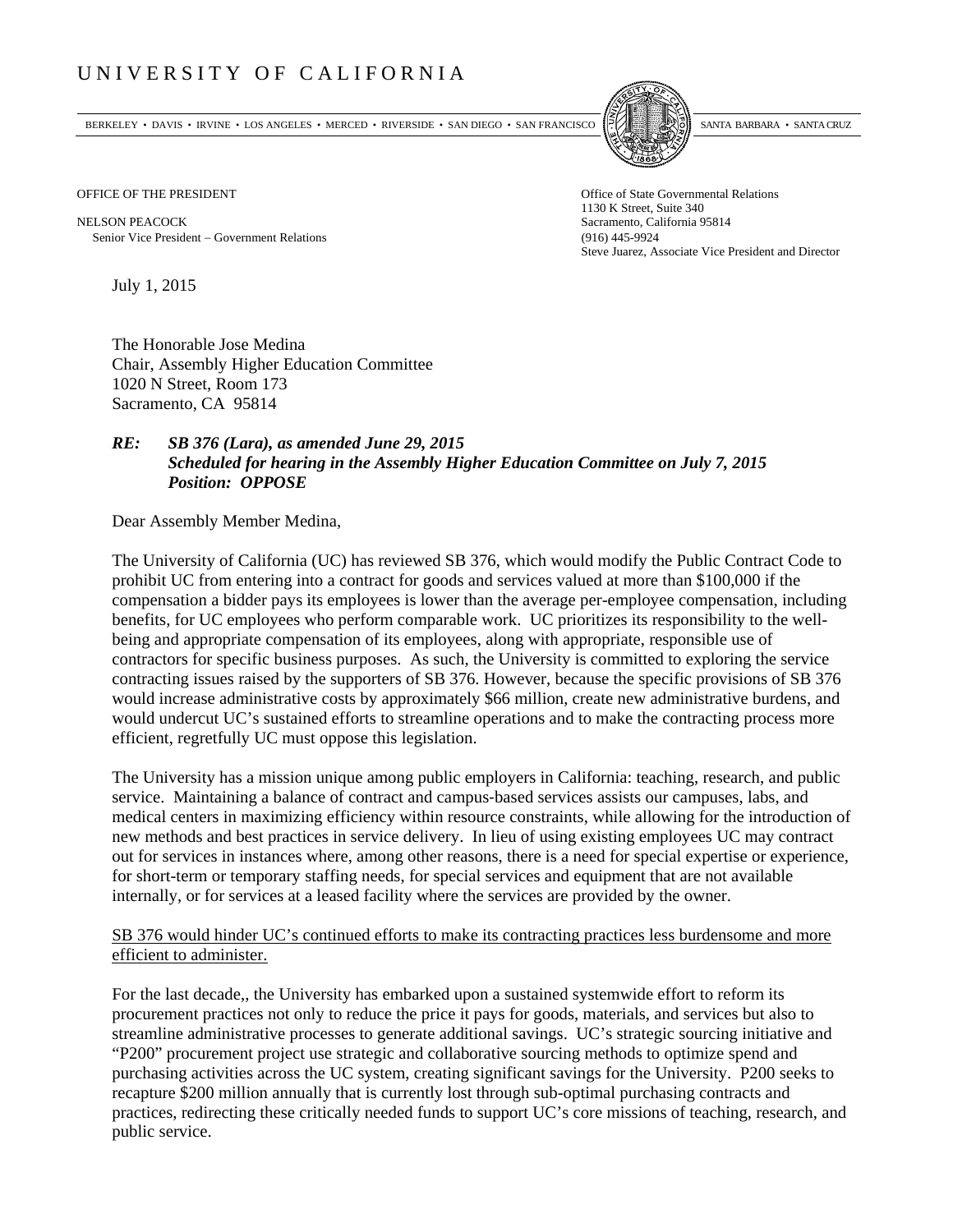The Honorable Jose Medina Page 2 July 1, 2015

SB 376 also conflicts with efforts by the University, in collaboration with the California State University (CSU) system and the California Community Colleges (CCC), to increase coordination among the three segments and take advantage of our combined purchasing power when contracting for goods, materials and services. SB 376 places new administrative burdens on UC operations while no similar requirements exist for CSU and the CCC. These disparate requirements hinder the three segments' ability to implement processes that allow for intersegmental collaboration and increased cost savings.

Through its procurement initiatives and intersegmental collaborations, UC has realized measurable savings that have allowed us to direct resources back to the University. These savings are one of the key factors allowing us to hold in-state tuition flat for another two years. The Legislature itself has supported UC's efforts to increase efficiencies in contracting by passing two separate measures, SB 1280 (Pavley, 2012), which granted the University the authority to select the lowest responsible bidder on a contract for goods and services on the basis of the best value to the University, and SB 1122 (Wright, 2010), which increased the competitive bidding threshold to \$100,000.

SB 376 would significantly increase the administrative costs associated with the competitive bidding process by requiring a complex calculation and analysis of positions and compensation data prior to UC issuing any request for proposal (RFP) for goods, materials, and services. To maximize our bargaining power, UC's strategic direction is to engage in systemwide RFPs whenever possible. If SB 376 took effect as written, UC would be required to collect extensive salary and benefits data from every location potentially participating in the RFP. Further, the bill requires that the compensation calculation take into consideration known cost escalators to project the future rate of growth of average per-employee total compensation costs, although the bill does not specify over what time period. This calculation would add an unnecessary complexity to the development of an RFP.

The University is currently working to implement two new legal requirements affecting competitive bidding. Under the Federal Patient Protection and Affordable Care Act, the University must ensure that its suppliers of temporary or supplementary staffing services offer health care to their employees. Further, under the recently enacted SB 854 which was chaptered in 2014, UC must include prevailing wage provisions in its RFPs and its contracts for public works projects.

SB 376 would also increase administrative costs by eliminating the ability to extend or renew an existing contract for services. Developing, issuing, and evaluating RFPs is an administratively burdensome process that can be further complicated depending on the complexity of the contract and whether it is a systemwide or campus-level agreement. The option to extend a contract affords UC the ability to evaluate the level and quality of service, provides an opportunity to negotiate even more favorable terms prior to the University opting to exercise its right to renew, and allows UC to take advantage of any changes or advances in technology that may have occurred since the execution of the contract, all without increasing administrative costs. This grants UC more flexibility to ensure it receives the highest quality of service at the lowest cost without locking itself into contracts with longer terms that may ultimately become less favorable over time as markets and technologies change. UC believes that SB 376 increases not only the cost to administer competitively bid contracts (currently estimated at \$354,000 annually) but would also increase the prices that UC must pay for contracts for services provided to the University *by approximately \$66 million annually*.

SB 376 may limit the ability of the University to contract for unique, specialized services, and could limit the types of cultural services the University offers to the communities in which campuses are located.

SB 376 would remove personal service contracts from an existing exemption for competitive bidding requirements and would instead require UC to award all contracts for personal services greater than \$100,000 to the lowest responsible bidder. UC contracts for personal services for infrequent, technical, or unique functions performed by an independent contractor. Personal services contracts typically are